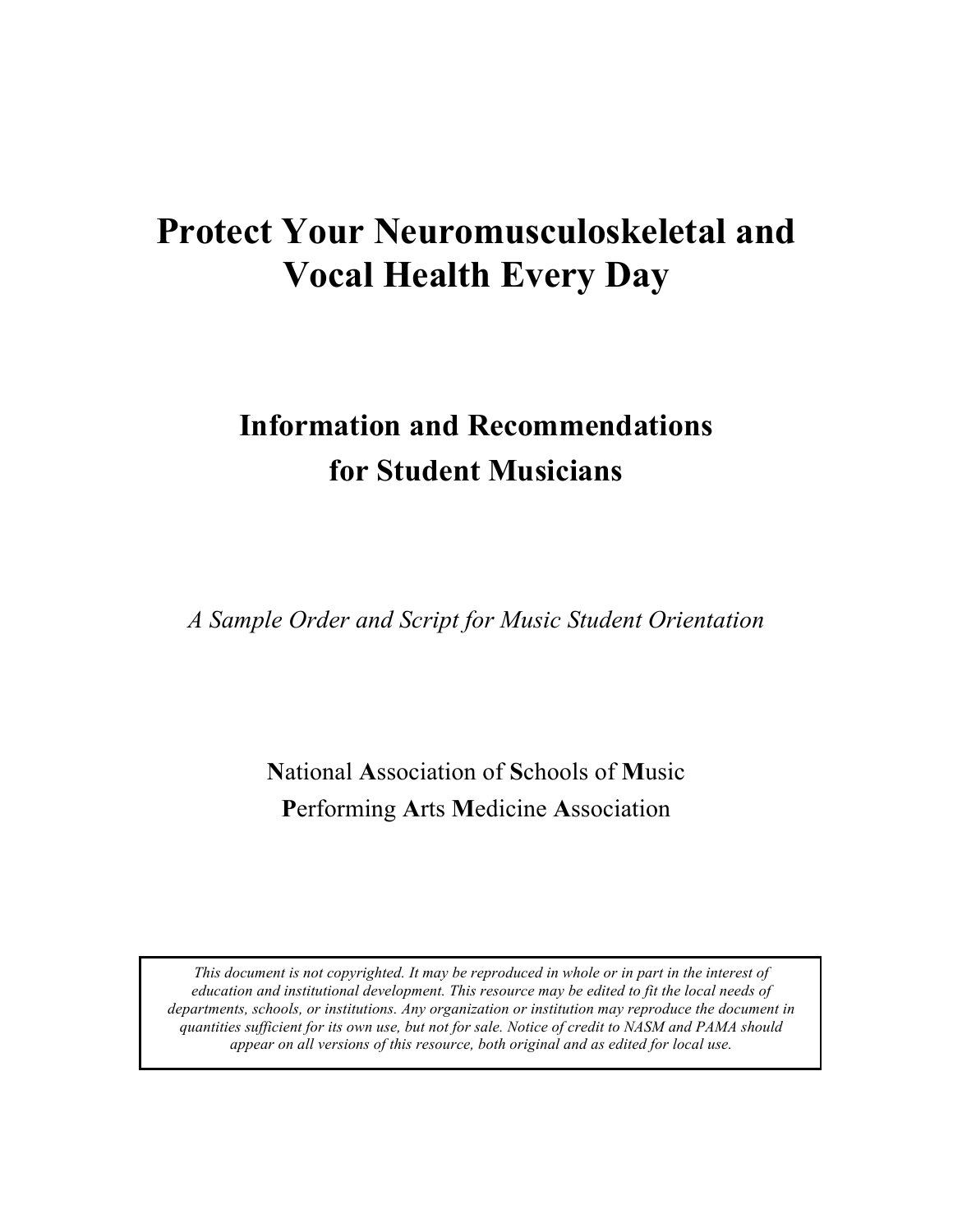# **Protect Your Neuromusculoskeletal and Vocal Health Every Day**

## **A Sample Order and Script for Music Student Orientation**

#### **How to Conduct Your Own Music Student Orientation**

NASM and PAMA have created a sample order and script for addressing issues of neuromusculoskeletal and vocal health during orientations for music students. We encourage you to revise this script to fit the needs of your department, school, or institution. The actual words of this presentation are not as important as the content itself, so feel free to be creative and write your own script.

This information may be presented as part of a larger orientation or as an individual orientation session focused solely on issues of neuromusculoskeletal and vocal health. It may also be presented by faculty members as part of the early instruction of an introductory music class.

The orientation may be supplemented by the presence of a medical or healthcare professional with in-depth knowledge of neuromusculoskeletal health. A medically oriented presentation may be substituted for the sections of this script on neuromusculoskeletal and vocal disorders.

We also recommend:

- Providing information on institutional neuromusculoskeletal and vocal health policies, protocols, and facilities.
- Creating a [handout for students](http://nasm.arts-accredit.org/site/docs/PAMA-NASM_Advisories/5b_NASM_PAMA_NMH-Student_Information_Sheet-Custom%20NMH_June%202014.pdf) that addresses the basics of neuromusculoskeletal and vocal health.
- Directing students to research holdings at your institution's library.
- If applicable, providing information on the institution's health center or affiliated hospital.

This information is important to your students. We wish you the best as you share it with them.

#### **Before proceeding, please read the [Web Site Introduction,](http://nasm.arts-accredit.org/index.jsp?page=NASM-PAMA: Neuromusculoskeletal and Vocal Health) especially the disclaimers and reproductions sections. The text of the Web Site Introduction is an integral part of this document.**

**Please note:** Information in this Web resource is subject to change or amendment at any time without prior notice.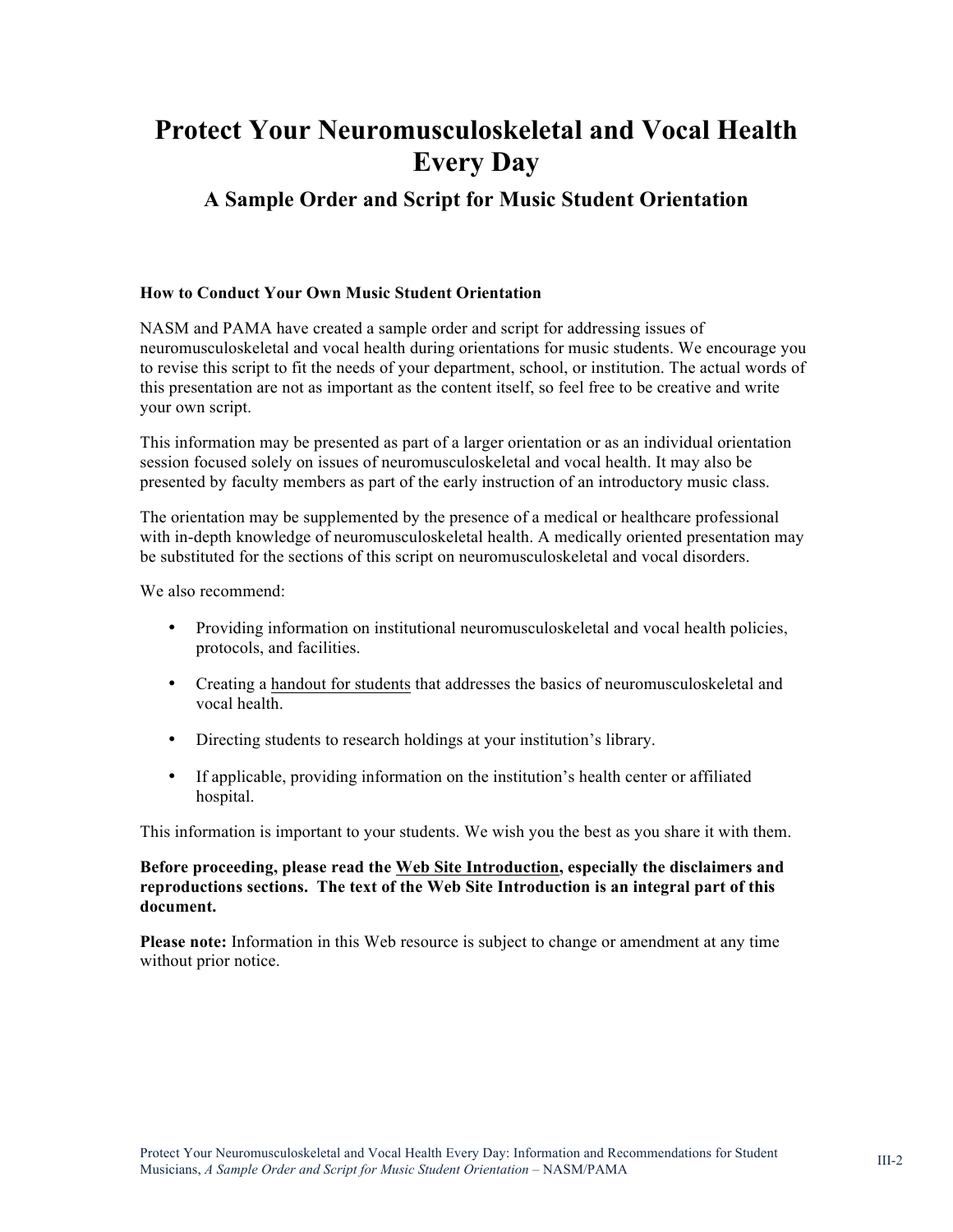# **Protect Your Neuromusculoskeletal and Vocal Health Every Day**

### **A Sample Order and Script for Music Student Orientation**

#### **Introduction**

In working toward a degree in music, you are joining a profession with a long and honored history. Part of the role of any professional is to remain in the best condition to practice the profession.

For all of you, as aspiring musicians, this involves safeguarding your neuromusculoskeletal and vocal health. Whatever your plans after graduation – whether they involve performing, teaching, producing, or simply enjoying music – you owe it to yourself and your fellow musicians to do all you can to protect yourself.

The neuromusculoskeletal system refers to the complex system of muscles, bones, tendons, ligaments, and associated nerves and tissues that support our body's physical structure and enable movement.

In our presentation today, we'll be using the term "neuromusculoskeletal" to encompass not only overt physical movements (the pressing of a key, the strumming of a string) and overall body alignment, but also the small internal movements our bodies make, for example to produce breath and modify vocal sounds.

Therefore, when we say "vocal health," we're referring to a component of neuromusculoskeletal health. And, when we say "neuromusculoskeletal," we're including vocal health. Later on in this presentation, we'll focus specifically on a number of issues that relate directly to vocal health.

So, as you probably know, good health and healthy behaviors are important to all musicians, regardless of instrument or area of specialization.

Vocal health is important, too. As current music students and future music professionals, you not only use your voice to speak, but now or sometime down the road, you may find yourself engaged with the singing voice in your role as a conductor, coach, teacher, recording engineer, researcher, therapist, or other music professional.

Of course, there are certain behaviors, especially those involving excessive physical and vocal stress and strain, which can endanger your neuromusculoskeletal and/or vocal health.

Sometimes our bodies recover from strenuous behaviors rather quickly, but other times the effects linger. Our recovery time is often tied to our level of fitness.

Many of you may be picturing a novice athlete who doesn't warm up properly, who plays too hard during a game or match, and who then ends up with an injury – maybe a sprained ankle or a pulled muscle.

But, as you know, athletes aren't the only ones who train and practice in order to reach the pinnacle of performance. Musicians do that, too.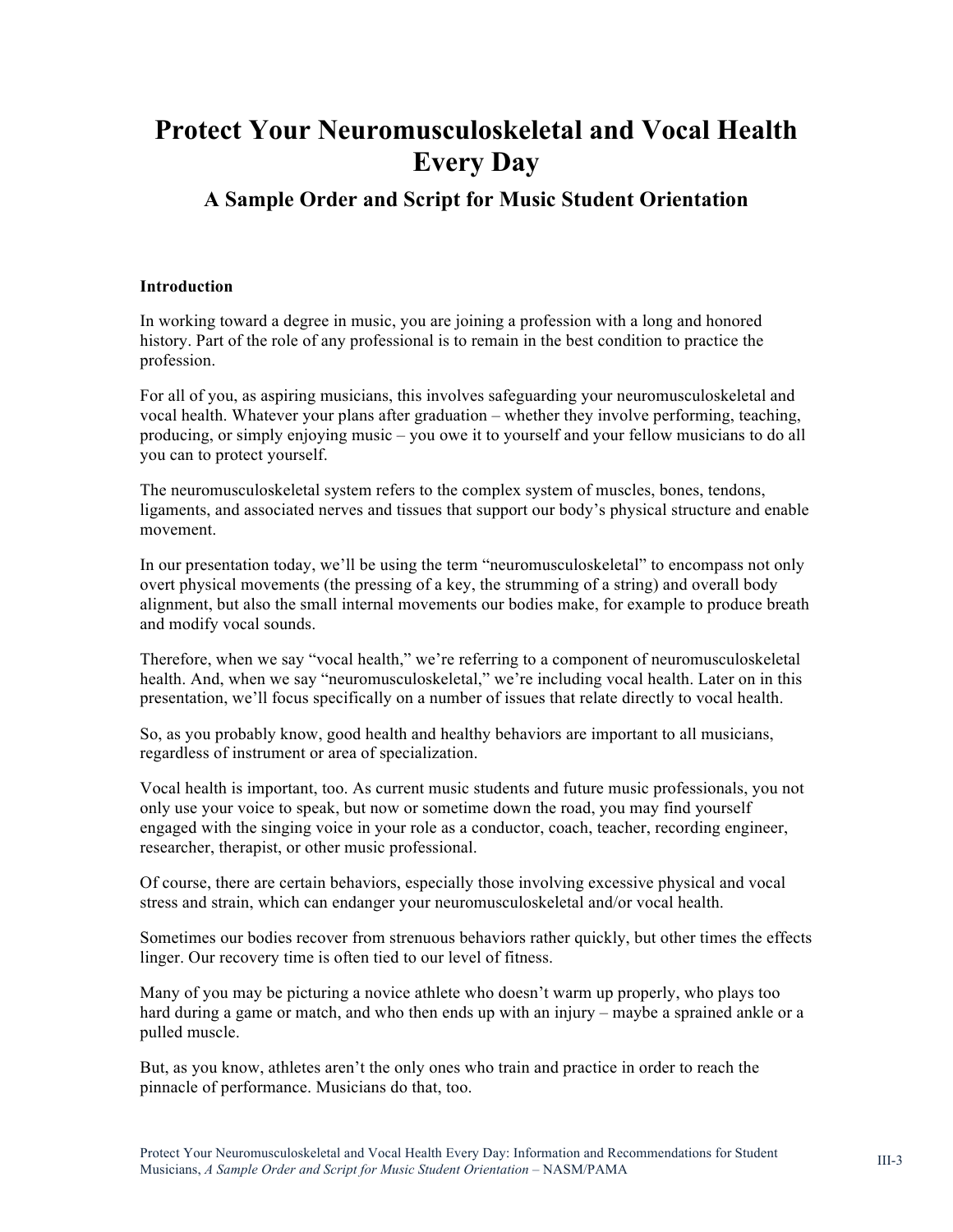The work of musicians, like that of athletes, is physically demanding. And musicians, just like athletes, need to warm up. They need to utilize proper form. They need to take breaks. They need to avoid "overdoing it." And they need to take the proper precautions to safeguard their neuromusculoskeletal and vocal health, so that they can continue to play and sing the music they love for years to come.

Some of you may have already been diagnosed with some sort of neuromusculoskeletal or vocal condition or disorder. It may be tied to your genetic makeup. It may be linked to a past injury or infection. Or it may be linked to a particular repeated behavior, your posture, or something else.

The purpose of our session here today is two-fold. First, we want to inform you about some of the most common neuromusculoskeletal and vocal conditions and disorders that affect musicians. And second, we want to empower you to take control of your own neuromusculoskeletal and vocal health. The majority of these conditions are preventable. But you've got to be proactive and protective of your health. Avoid putting yourself at risk.

The bottom line is this: If you're serious about pursuing a career in music, you need to treat your body with respect. You need to demonstrate proper form and technique when playing and singing. And you need to recognize your physical limitations. Sometimes, the most important thing you can do is take a deep breath and take a break.

#### **Disclaimer**

Okay, first a quick disclaimer. The information in this presentation is generic and advisory in nature. It is not a substitute for professional, medical judgments or advice. It should not be used as a basis for medical treatment. If you are concerned about your physical dexterity or your voice, or think you may be experiencing the symptoms of a particular neural, musculoskeletal, or voice disorder, consult a certified or licensed medical or healthcare professional.

We can help you in so far as we can refer you to the health center on campus. The health center staff will take it from there.

#### **Purpose of this Presentation**

The purpose of our presentation is to share with you some information on neuromusculoskeletal and vocal health, conditions, and disorders and to inform you about the precautionary measures that all of us should practice daily.

#### **Music, the Musician, and Neuromusculoskeletal and Vocal Health**

So, for most of you, practice is paramount to your success as a musician. It's likely that the days when you *don't* practice are few and far between. All of us know that it takes a lot of time, dedication, and skill to be a successful musician. The act of practicing our music gradually takes a toll on us, especially when practice involves long hours and infrequent breaks.

We practice alone, we practice with others, we practice for concerts, we practice for juries, and we practice for competitions. In other words, we practice a lot. We practice to be the best we can be. And from time to time, we experience aches and pains.

All of us know that the life of a musician is busy and strenuous.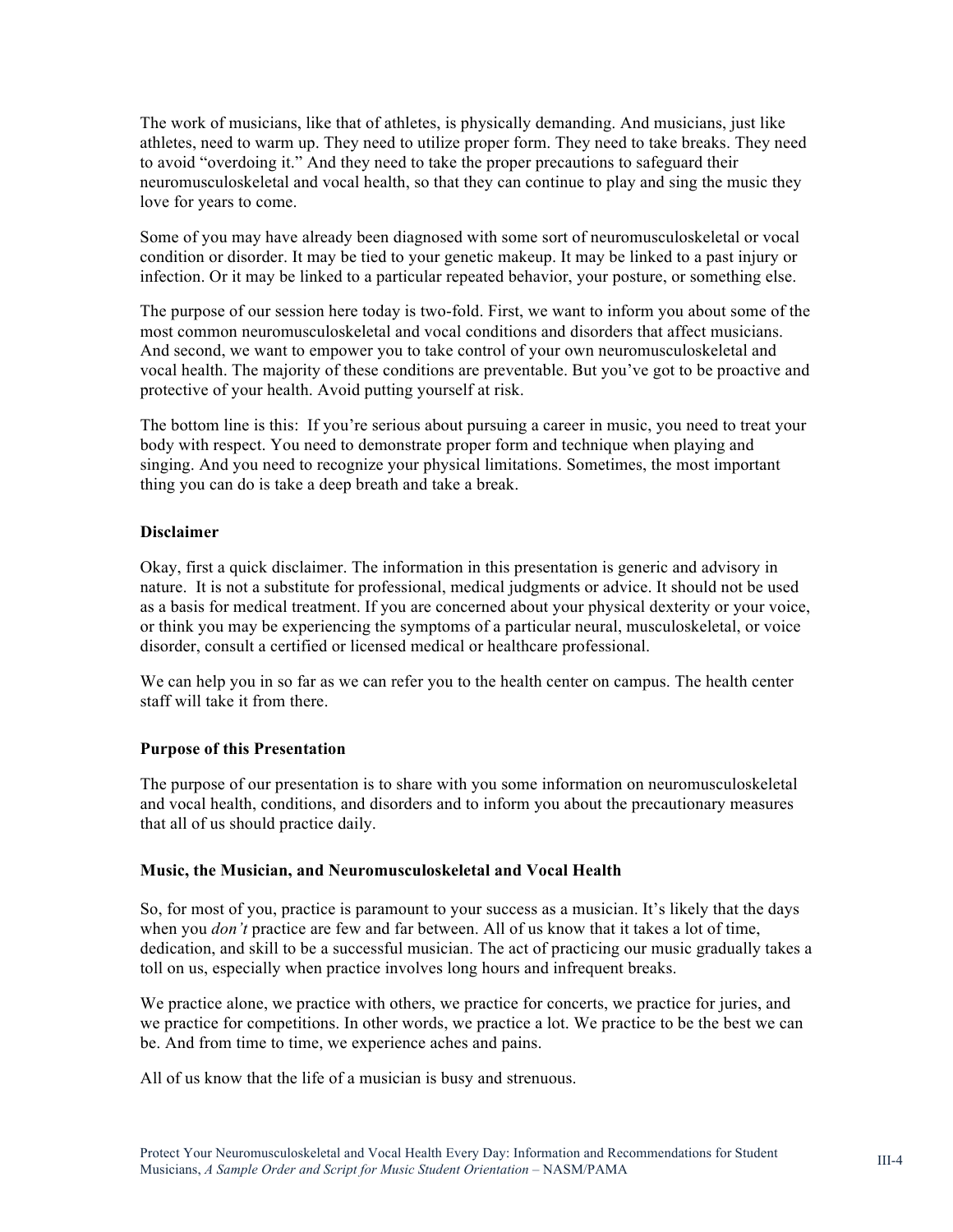Decisions about when and how we practice – and for how long – have an effect on our neuromusculoskeletal and vocal health. So, too, does our behavior outside of music classrooms, rehearsal halls, and concert venues.

All of us, as musicians, are responsible for our art. We need to cultivate a positive relationship between music and our neuromusculoskeletal and vocal health. Balance, as in so many things, is an important part of this relationship.

#### **The Neuromusculoskeletal System**

Let's first turn to this thing called the "neuromusculoskeletal system." As mentioned earlier, the neuromusculoskeletal system refers to the complex system of muscles, bones, tendons, ligaments, and associated nerves and tissues that allow us to move and to speak and sing. Also, this system supports our body's physical structure.

The "neuro" part of the term "neuromusculoskeletal" refers to our nervous system, which coordinates the ways in which our bodies move and operate. The nervous system consists of the brain, the spinal cord, and the hundreds of billions of nerves responsible for transmitting information from the brain to the rest of the body and back to again, in an endless cycle.

Our nervous systems allow us to move, to sense, and to act in both conscious and unconscious ways. We could not listen to, enjoy, sing, or play music without these structures.

#### **Vocal Anatomy**

Our vocal system is a part of our larger neuromusculoskeletal system. Our voice is produced by four component systems. These are often referred to as the "generator," the "vibrator," the "resonator," and the "articulator."

The "generator" is our breath that is provided to us by our lungs. The diaphragm, along with numerous other muscles within our abdomen, ribs, chest, and back, help us to move breath throughout our respiratory system.

After the "generator," there is the "vibrator." The vibrator is the larynx, commonly referred to as the "voice box." Horizontally stretched across the larynx are two folds of mucous membrane. These are called the "vocal folds," or "vocal cords." And so, when breath from our lungs passes along our vocal folds, vibrations occur.

After the "vibrator" is the "resonator." The resonator is the resonating cavity above the larynx that gives the voice its particular tonal quality. The resonator includes the vocal tract, much of the pharynx, or throat, the oral cavity, and the nasal passages.

And finally, after the "resonator," you've got the "articulator." The articulator includes our tongue, lips, cheeks, teeth, and palate. Together, these parts help us to shape our sounds into recognizable words and vocalizations; they help us to articulate.

These four component parts – the "generator," the "vibrator," the "resonator," and the "articulator" – work together to produce speech, song, and all order of vocalizations.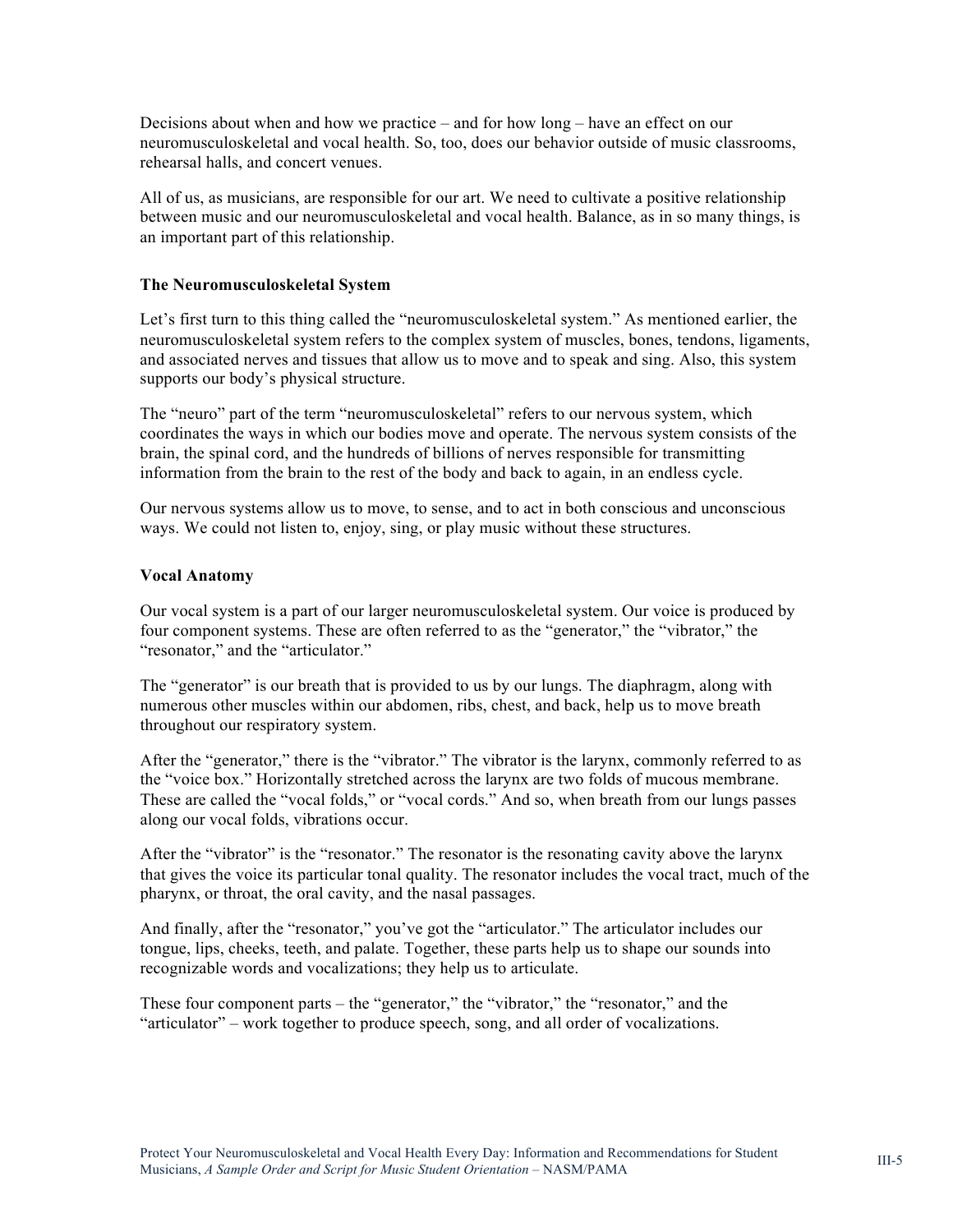#### **Disorders of the Neuromusculoskeletal System**

Sometimes, within our complex physical bodies, something goes wrong, and we find ourselves victim to a neuromusculoskeletal disorder. The causes and contributing factors vary, but such disorders generally fall into one of the following three categories: 1) disorders with a genetic link; 2) disorders resulting from trauma or injury; and 3) disorders that are related to our behavior.

Some common symptoms of all neuromusculoskeletal disorders include pain, stiffness, aching, throbbing, cramping, and muscular weakness.

Some disorders may be permanent, while others may be temporary.

In some cases, a simple change in behavior or some rest and relaxation can help to eliminate or reduce certain symptoms.

Other times, it's not so simple, and medical professionals may need to prescribe certain treatments, such as surgery, therapy, or medication.

#### **Contributing Factors**

The exact causes of behavior-related neuromusculoskeletal disorders are manifold. However, these causes generally fit into one of two basic categories or factors. They are: 1) musculoskeletal overuse and/or misuse and 2) genetic factors.

#### **1. Overuse/Misuse (and Abuse)**

#### *Overuse*

First, let's talk about what we mean by "overuse." The human body, as we all know, has certain physical limits. In arts medicine terminology, "overuse" is defined as a practice or activity in which anatomically normal structures have been used in a so-called "normal" manner, but to a degree that has exceeded their biological limits. Overuse produces physical changes in our muscles, tendons, ligaments, etc., and that's when we experience symptoms, such as pain and discomfort.

So, how much activity is too much? What exactly constitutes overuse? Well, there's no simple answer to either of these questions. The amount of excessive activity needed to produce these results varies from person to person. Often, it's tied to a person's individual anatomy and physiology.

Musicians who are dealing with changes to their musical routine may find themselves "overdoing it." In the face of high self-expectations, musicians who are beginning at a new school or who are starting lessons with a new instructor may be more apt to overdo it, to push themselves too hard.

Similarly, musicians who are taking up a new instrument may overdo it, as they work to quickly advance their skills.

Really, any musician who rapidly increases his or her practice time or intensity is likely to overdo it and increase his or her level of risk.

When it comes to overuse, what we need to ask ourselves the following questions: "Is my body well conditioned enough to handle this kind and amount of physical activity? Am I changing my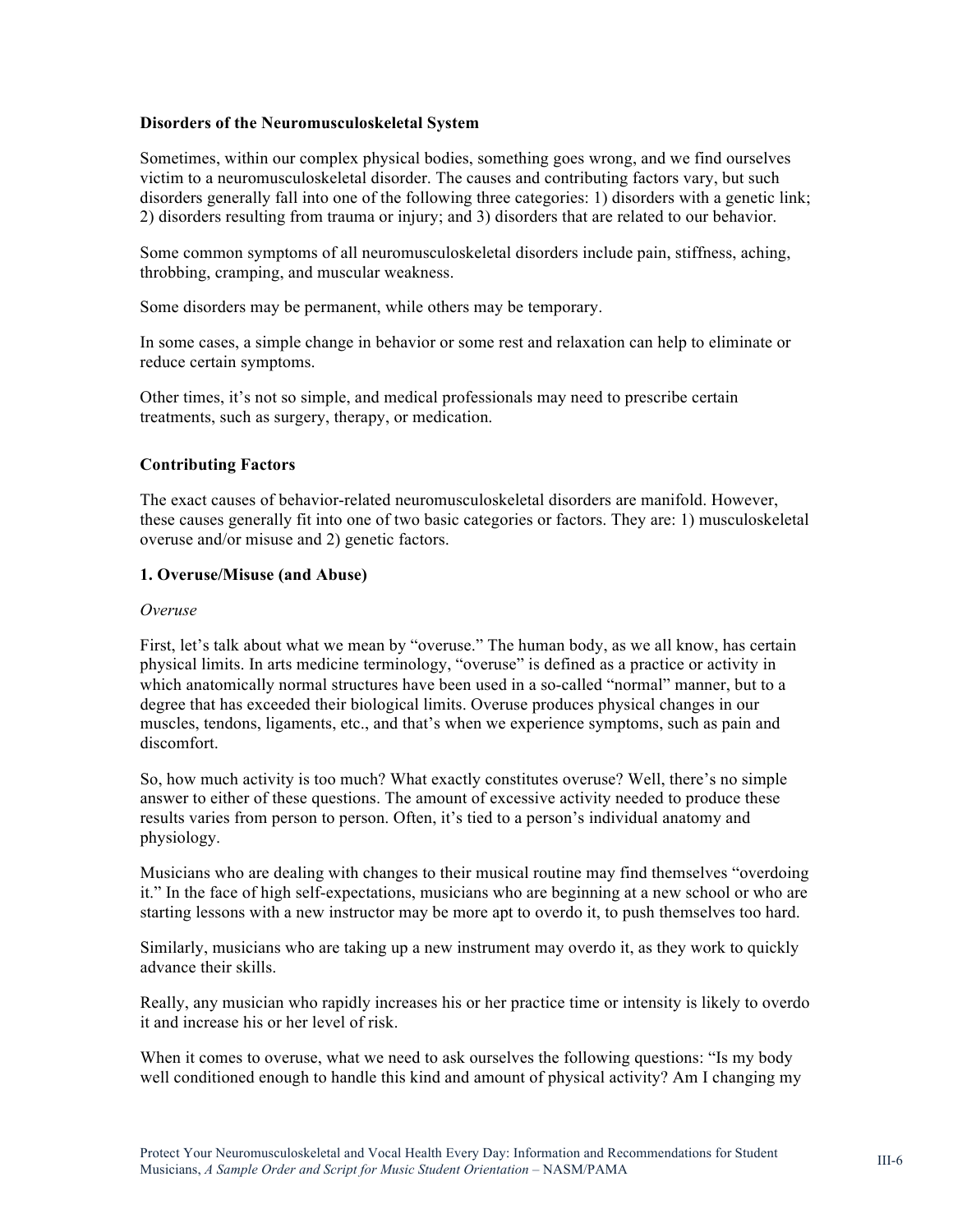musical routine too drastically or too quickly? Why am I making this change?" These are questions that require honest and individualized answers.

#### *Misuse*

Another frequent cause of these disorders is "misuse." "Misuse" is when we use our bodies to perform physical tasks in abnormal ways – and sometimes to excessive degrees. When we misuse certain bodily structures, we put them under stress. This can lead us to experience symptoms such as pain and discomfort.

In music, an example of physical misuse is improper technique. Improper technique can involve poor or "lazy" posture. For instrumentalists, it can involve playing with excessive pressure or force. It can also involve a physical mismatch between player and instrument. For singers, it can involve singing too loudly or singing out of range.

Remember, good posture and technique are important. They'll make playing and singing easier, and you'll be less likely to hurt yourself.

#### *Abuse*

Related to both overuse and misuse is abuse. We abuse our own bodies when we perform an activity not only excessively or improperly, but also in a conscious, willful manner, over a sustained period of time. A common example is "playing through the pain." Football players can be frequent perpetrators, but so are some musicians. In their quest to be the best, they let their own physical well-being take a back seat, and end up hurting themselves.

Playing or singing through the pain is not an acceptable option. If you're hurting, stop. Tell your instructor that you're not okay. Your instructor will likely have a protocol in place. This may include asking you to sit on the sidelines and make notes in your music, or you may be excused from class to seek treatment. Ultimately, if you are experiencing chronic pain, consult with a medical professional, and follow the treatment plan they provide. Your health is too important to be playing through the pain.

Abuse can also involve the use of alcohol or other dangerous substances. Don't smoke or use any drug not prescribed by a medical professional licensed to do so.

#### **2. Genetic Factors**

There are also some genetic predispositions that can increase a person's risk of developing one or more behavior-related disorders.

One of the most common genetic factors in this category is double-jointedness. Medically known as "hypermobility," people with this condition have joints, ligaments, and tendons with an extended range of motion. Such joint instability can increase a person's risk of developing various muscle pain syndromes. It can also lead to tendinitis, an inflammation of the tendon. (Tendons, as you may know, are the tough bands of fibrous tissue that connect muscle to bone.)

Individuals with hypermobile joints tend to compensate for this instability by over-tensing their muscles. While this extra muscle tension can help them to better control their movements, it can also increase their risk of damaging or straining a muscle.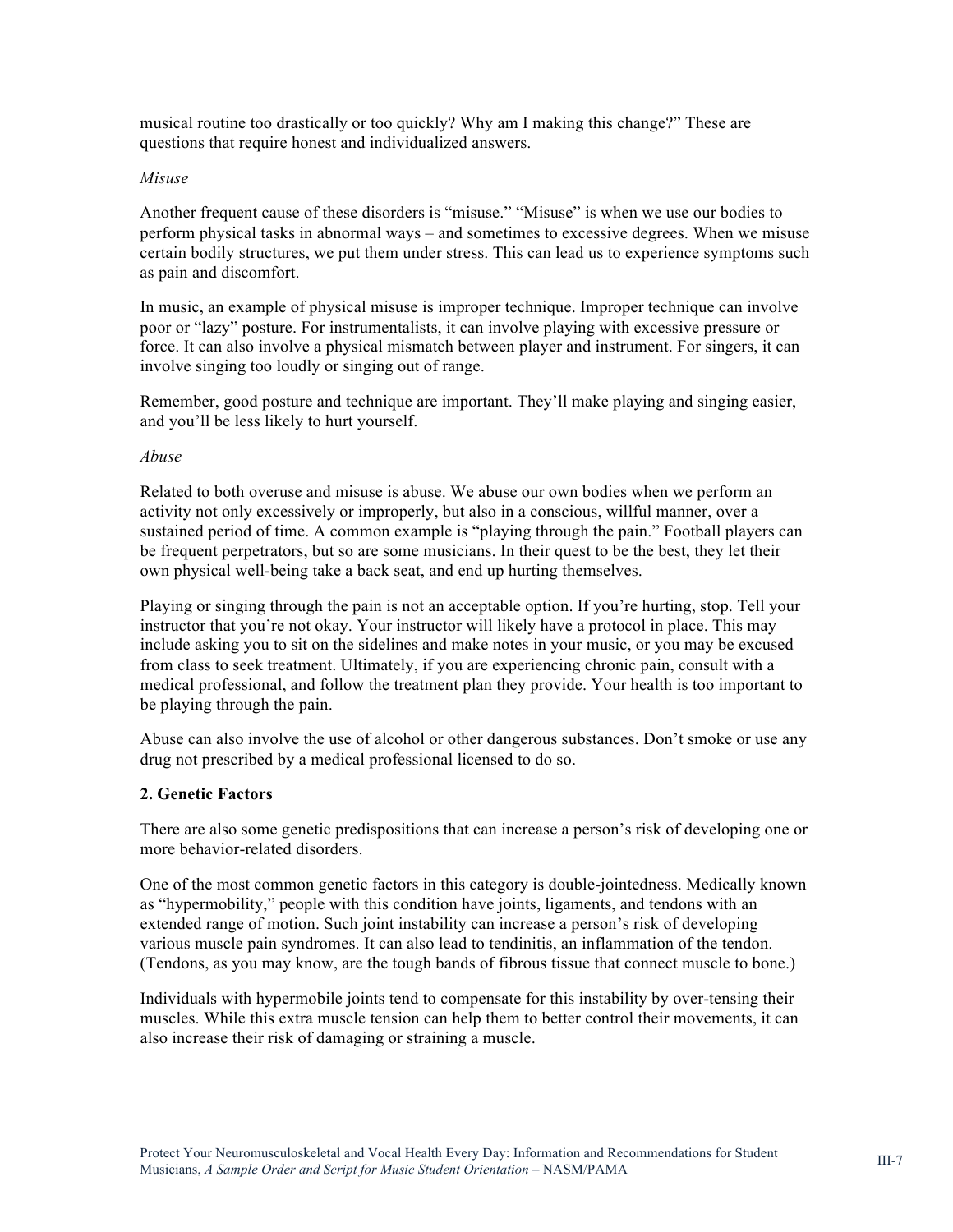So if you happen to be a person with hypermobile joints, take note. It's important for you to monitor and actively reduce the amount of tension that you carry in your muscles. Such active relaxation may be hard at times, but it'll save you lots of pain and discomfort in the long run.

Specific strengthening exercises can also help, and in some instances, people with hypermobile joints employ external methods of joint support, such as small ring splints or tape.

#### **Neuromusculoskeletal Issues Affecting the Body**

Next, I'm going to talk about a number of neuromusculoskeletal complications and disorders, especially those that are likely to affect instrumental musicians.

#### **1. Muscle Pain**

First, there's muscle pain. For musicians, muscle pain can be the result of overuse, misuse, poor posture, tension, technical problems, or poor conditioning.

Muscles that are fatigued are less able to contract as strongly and frequently as "normal" muscles. With continued use, fatigued muscles are placed under greater stress, and this can lead to microscopic damage and disruption of the muscle fibers, a condition known as muscle strain.

Muscle contraction is both a physical and a chemical process. When the necessary chemical compounds are in short supply, muscles can no longer operate at optimal efficiency. When muscles contract, they produce lactic acid. When lactic acid builds up in tissues, it minimizes the muscle's ability to continue efficient contractions.

Some kinds of muscle pain may subside once an activity is stopped, but others will linger.

In the case of muscle strains, the pain may dissipate, but a regimen of rest, ice, and/or antiinflammatory medications may be necessary in order to reduce swelling and help facilitate a quicker recovery. As always, it's best to get your advice and treatment plan from a medical professional.

For musicians, muscle pain that stems from performing music is commonly felt in specific body locations. The neck and shoulders; the hands, wrists, and fingers; and the lower back are the most frequently affected areas. Some musicians are more susceptible to certain injuries than others. For example, clarinetists are at greater risk for right thumb pain. Double bass players are more likely to experience pain in the lower back.

So, just remember this, when it comes to muscle pain, give your body a break and rest your weary muscles for as long as it takes. Resuming activity prematurely often exacerbates the problem and leads to more trouble in the long run.

#### **2. Neuropathies**

Next, let's turn to neuropathies. "Neuropathy" is a general medical term that refers to diseases or malfunctions of the nerves. Neuropathies are classified by the types or locations of the nerves they affect.

Focal neuropathies are those focused on one nerve or group of nerves within a particular area of the body. Symptoms usually appear suddenly and can include pain; sensory disturbances, such as numbness, tingling, "pins of needles" sensations, burning, or even itching; and weakness. In the case of bodily extremities, the pain may occur at the site of a nerve compression or entrapment.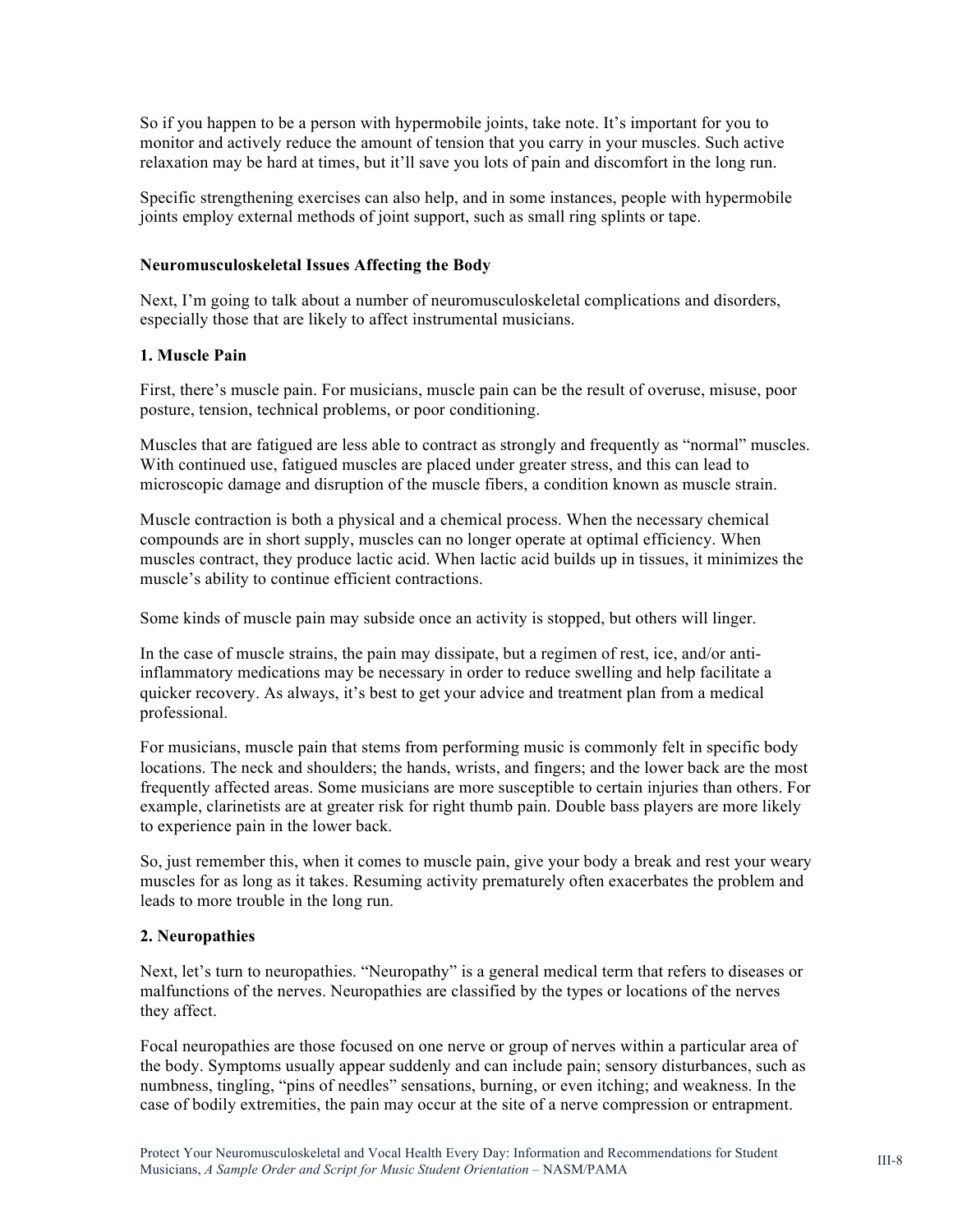Nerve compressions, or entrapments, occur when a nerve passes through a narrowed channel bounded by bone, fibrous bands, bulky muscles, or enlarged arteries on its way to or from its ultimate destination – either toward or away from the brain and spinal cord.

In other cases, the pain may be distributed anywhere along the course of the nerve. Individuals with this kind of nerve pain may later on find themselves experiencing muscle weakness and impaired dexterity.

Three of the most common entrapment neuropathies for musicians include: 1) carpal tunnel syndrome, 2) ulnar neuropathy, and 3) thoracic outlet syndrome.

#### *Carpal Tunnel Syndrome*

Often associated with people who type for a living, carpal tunnel syndrome occurs when the median nerve, which runs from the forearm into the palm of the hand, becomes pressed or squeezed at the wrist. The carpal tunnel – a narrow, rigid passageway of ligament and bones at the base of the hand – contains the median nerve and several tendons. When irritated or strained, these tendons may swell and narrow the tunnel, compressing the median nerve. The result can be pain, weakness, or numbness in the hand and wrist that radiates up the arm.

Although some experts tie carpal tunnel syndrome to repeated actions, especially those involving the hands and wrists, others cite a genetic predisposition. It is also associated with certain medical conditions, including diabetes, arthritis, and hypothyroidism. It is often very difficult to determine the precise cause of carpal tunnel syndrome.

Whatever the cause, it is a good idea to occasionally rest and to stretch the hands and wrists when performing repetitive tasks or musical exercises. For individuals diagnosed with carpal tunnel syndrome, a doctor may recommend the use of a wrist splint, especially at night.

#### *Ulnar Neuropathy*

Next, let's move to ulnar neuropathy. Ulnar neuropathy is a condition in which the ulnar nerve, which runs from the neck along the inside edge of the arm into the hand, becomes inflamed due to compression of the nerve.

Symptoms include tingling, numbness, weakness, and pain, primarily along the elbow, the underside of the forearm, and along the wrist or edge of the hand on the little (pinky) finger side.

Compression of the ulnar nerve is often linked to repetitive wrist or elbow movements. Musicians of bowed instruments are at a heightened risk for developing this condition, because playing a bowed instrument involves sustained elbow flexion.

Treatment for ulnar neuropathy may involve pain medication, the use of splints to restrict motion, and various exercises.

#### *Thoracic Outlet Syndrome*

The third and final neuropathy that we'll discuss is thoracic outlet syndrome. Thoracic outlet syndrome refers to a group of disorders that occur when the blood vessels or nerves in the thoracic outlet – the space between the collarbone and first rib – become compressed. It is most often the result of poor or strenuous posture, or of constant muscle tension in the neck and shoulder area. Symptoms include pain in the neck and shoulder areas and numbness in fingers.

Doctors may prescribe a variety of stretches and exercises in order to treat the symptoms of thoracic outlet syndrome.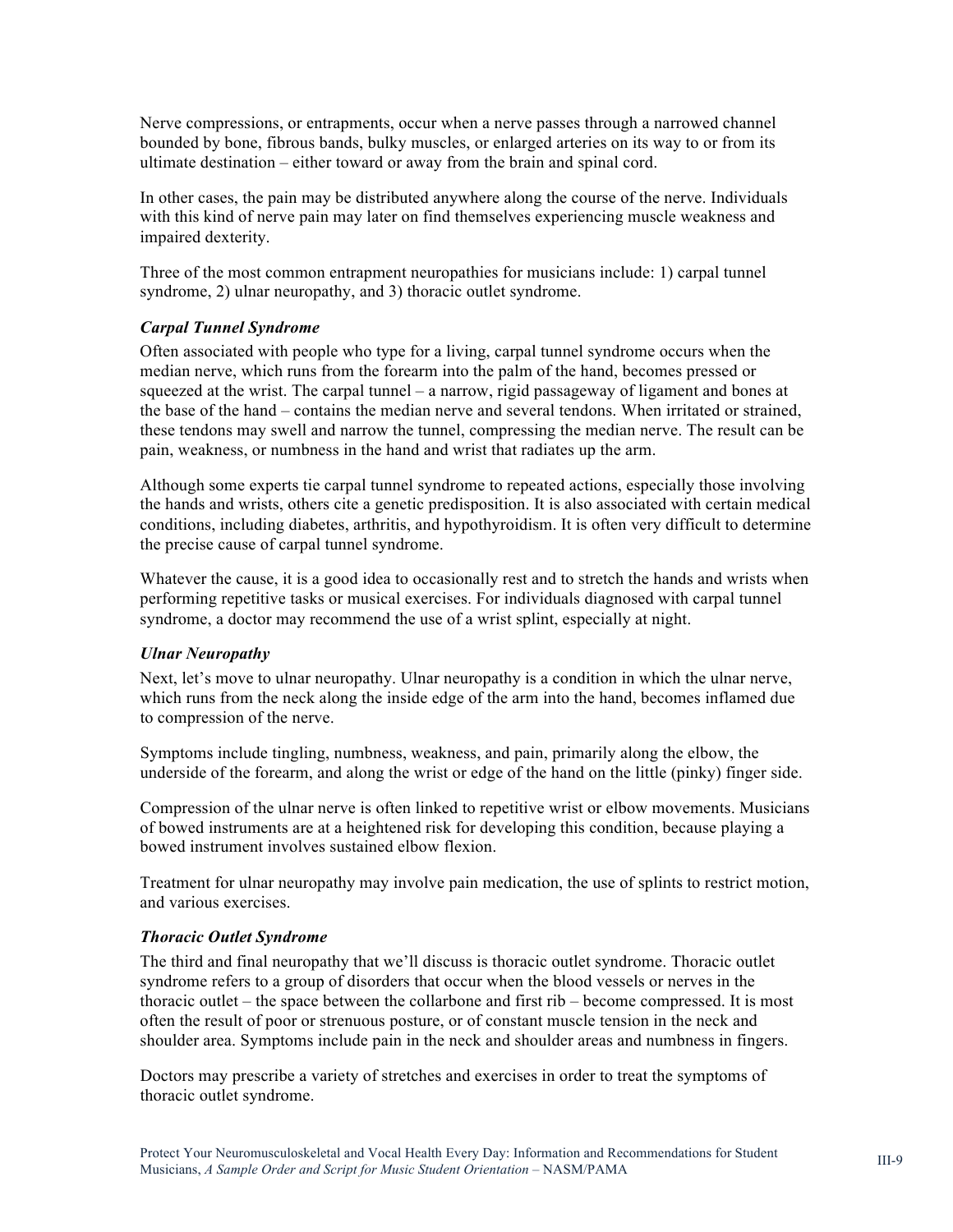Proper body alignment and sufficient muscle strength can both help to decrease the risk of thoracic outlet syndrome among musicians.

#### **3. Dystonia**

Now, let's move from neuropathies to a disorder called dystonia.

Dystonia involves sustained muscular contractions. These muscular contractions produce unwanted movements or abnormal postures in people. The exact cause of dystonia is unclear.

Like a focal neuropathy, focal dystonia is focused on a particular area of the body, and certain sets of muscles within that area of the body are involved.

Because men are more frequently affected than women, it is possible that genetic or hormonal factors are to blame.

Also, as is the case with carpal tunnel syndrome, repetitive movements, especially those that are painful, seem to be a trigger for dystonia.

In the instrumental musicians, these sustained muscle contractions frequently affect the upper arm. This is especially true for keyboard, string, percussion, and woodwind players. In brass and woodwind players, the embouchure may be affected.

#### **Neuromusculoskeletal Issues Affecting the Voice**

We've been talking a lot about neuromusculoskeletal issues related to the musician's body, but there are also a number of issues that can adversely affect the musician's voice.

Some common medical conditions affecting the voice are phonatory instability, vocal strain, and vocal fold motion abnormalities.

#### **1. Phonatory Instability**

Phonation, as you may know, is the process by which air pressure, generated by the lungs, is converted into audible vibrations. One method of phonation called "voicing" occurs when air from the lungs passes along the elastic vocal folds at the base of the larynx, causing them to vibrate.

Production of a tonal, pleasant voice with smooth changes in loudness and pitch depends upon the symmetrical shape and movement of the vocal folds.

Phonatory instability occurs when there is asymmetrical or irregular motion of the vocal folds that is superimposed on the vocal fold vibration.

Short-term causes of phonatory instability include fatigue, effects of medication, drug use, and anxiety. These problems tend to resolve rapidly if the cause is removed. Fatigue is another common cause of short-term phonatory instability.

Additionally, over-the-counter allergy medications, anti-depressants, and highly caffeinated drinks, which stimulate the nervous system, can often cause vocal tremors, a form of phonatory instability.

Drug use, alcohol use, and smoking all adversely affect our control of vocal folds and should be avoided.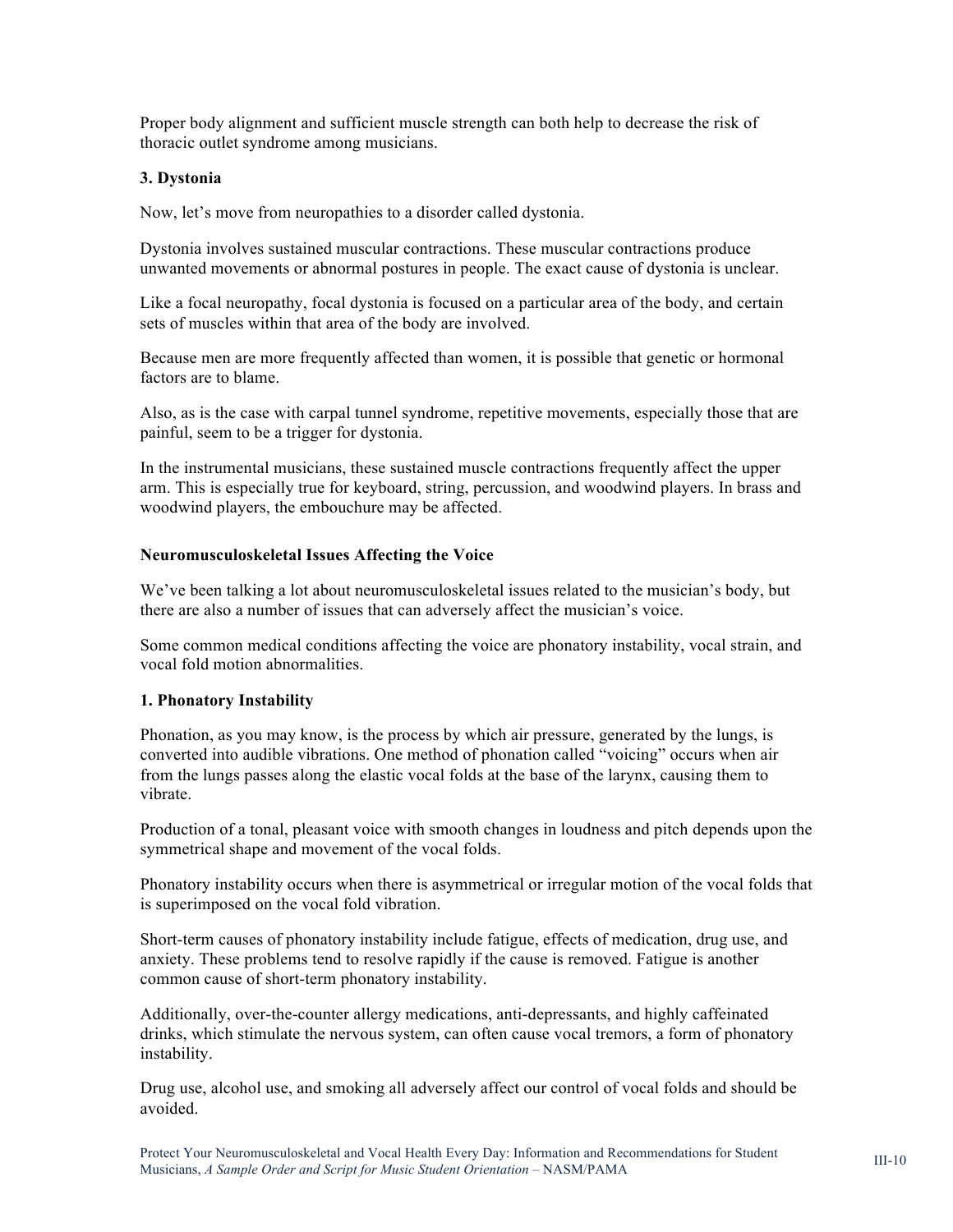#### **2. Vocal Strain**

Another issue for vocal musicians is vocal strain. Overuse of the voice in any capacity – singing or speaking – can produce vocal strain.

Singers must be aware of problems associated with singing at the extremes of vocal range, especially the upper end.

Both duration and intensity of singing are as important as they are for instrumentalists. In other words, avoid overdoing it.

Singers should also avoid attempting repertoire that is beyond their individual stage of vocal maturity and development.

Improperly learning and practicing certain vocal styles is also dangerous.

#### **3. Vocal Fold Abnormalities**

Prolonged overuse can, in some cases, lead to the development of nodules on the vocal folds. The nodules appear initially as soft, swollen spots on the vocal folds, but overtime, they transform into callous-like growths. Nodules require specialized and prolonged treatment and rehabilitation and can be of grave consequence to singers.

#### **Basic Protection for All Musicians**

As musicians, it's vital that you protect your neuromusculoskeletal health whenever possible.

Here are some simple steps you can take:

- 1. When possible, avoid situations that put your neuromusculoskeletal health at risk.
- 2. Refrain from behaviors that could compromise your neuromusculoskeletal health and the health of others.
- 3. Warm up before you practice and perform.
- 4. Take regular breaks from practice and rehearsal. A good rule of thumb is a 5-minute rest every half hour.
- 5. Limit excessive practice time.
- 6. Avoid excessive repetition of difficult music, especially if progress is slow.
- 7. Insomuch as possible, avoid playing and/or singing music that is beyond your physical abilities or outside your natural range.
- 8. Refrain from sudden increases in practice and playing time.
- 9. Maintain good posture in life and when you practice and perform music. Be mindful of alignment, balance, and weight distribution.
- 10. Use external support mechanisms, such as shoulder rests, neck straps, and flute crutches, when necessary.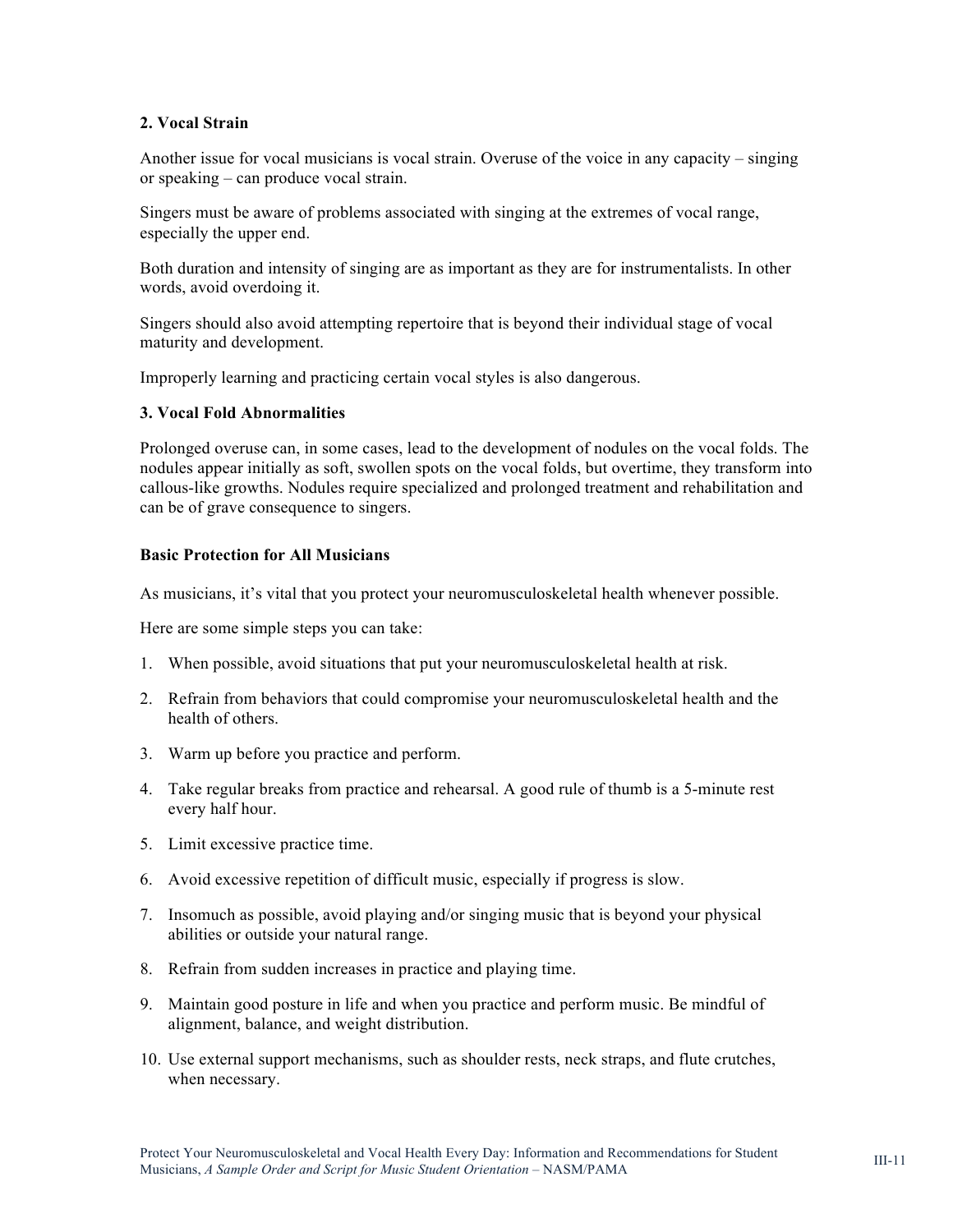- 11. Maintain good "mental hygiene." Get adequate sleep, good nutrition, and regular exercise.
- 12. Refrain from recreational drug use, excessive alcohol use, and smoking.
- 13. Do your best to limit and control stressors. Plan ahead.
- 14. Give yourself time to relax.

#### **Vocal Protection**

Here's some extra advice for safeguarding your voice:

- 1. Drink plenty of water, at least 8 glasses a day.
- 2. Limit your consumption of caffeine and alcohol.
- 3. Don't smoke.
- 4. Be aware that some medications, such as allergy pills, may dry out your vocal tissues. Be aware of side effects and talk to your doctor if you have questions.
- 5. Avoid dry air environments. Consider using a humidifier.
- 6. Avoid yelling or raising your voice unnecessarily.
- 7. Avoid throat clearing and loud coughing.
- 8. Opt to use vocal amplification systems when appropriate.
- 9. Rest your voice, especially if you are sick. Your voice and your body need time to recover.

#### **Marching Musicians**

Now, some of you may be in the marching band or play with a drum corps. It is important that you maintain a high level of physical conditioning, strength, and endurance. As you are well aware, marching band rehearsals and performances are very physical and require very precise movements, all while carrying an instrument.

Marching musicians are at an increased risk for sprained ankles, toe contusions, and knee strains, and the heavy instruments that you carry place great amount of physical stress on the neck, torso, lower back, and legs.

In some climates, high heat, humidity, and extended sun exposure may place added strain on these musicians.

Thorough physical warm-ups, sufficient rest periods, appropriate sun protection, and adequate hydration are essential in promoting the neuromusculoskeletal health of these musicians.

#### **Future Steps**

Now that we've shared with you some of the basics of neuromusculoskeletal and vocal health, we encourage you to keep learning. Do your own research. There's a wealth of information out there, and it's yours to discover.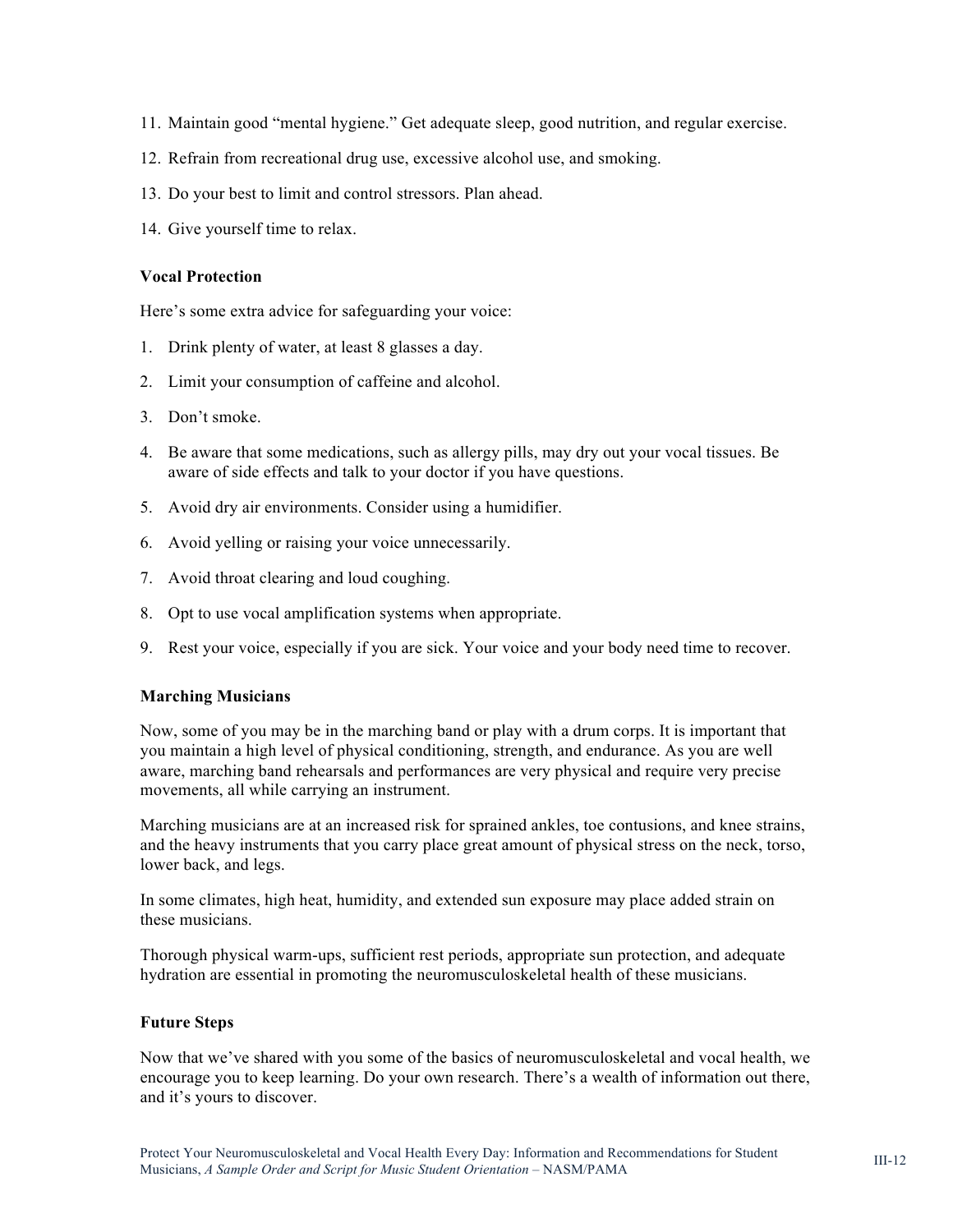#### **Conclusion**

We hope our presentation has made you think more carefully about your own neuromusculoskeletal and vocal health. Just remember that all the knowledge in the world is no match for personal responsibility. We've given you the knowledge and the tools; now it's your turn. You are responsible for your behavior in and outside of the music unit. Your day-to-day decisions have a great impact on your neuromusculoskeletal and vocal health, both now and years from now.

Do yourself a favor. Be smart. Protect your body and your voice. Don't take unnecessary risks. Take care of yourself. You owe it to yourself.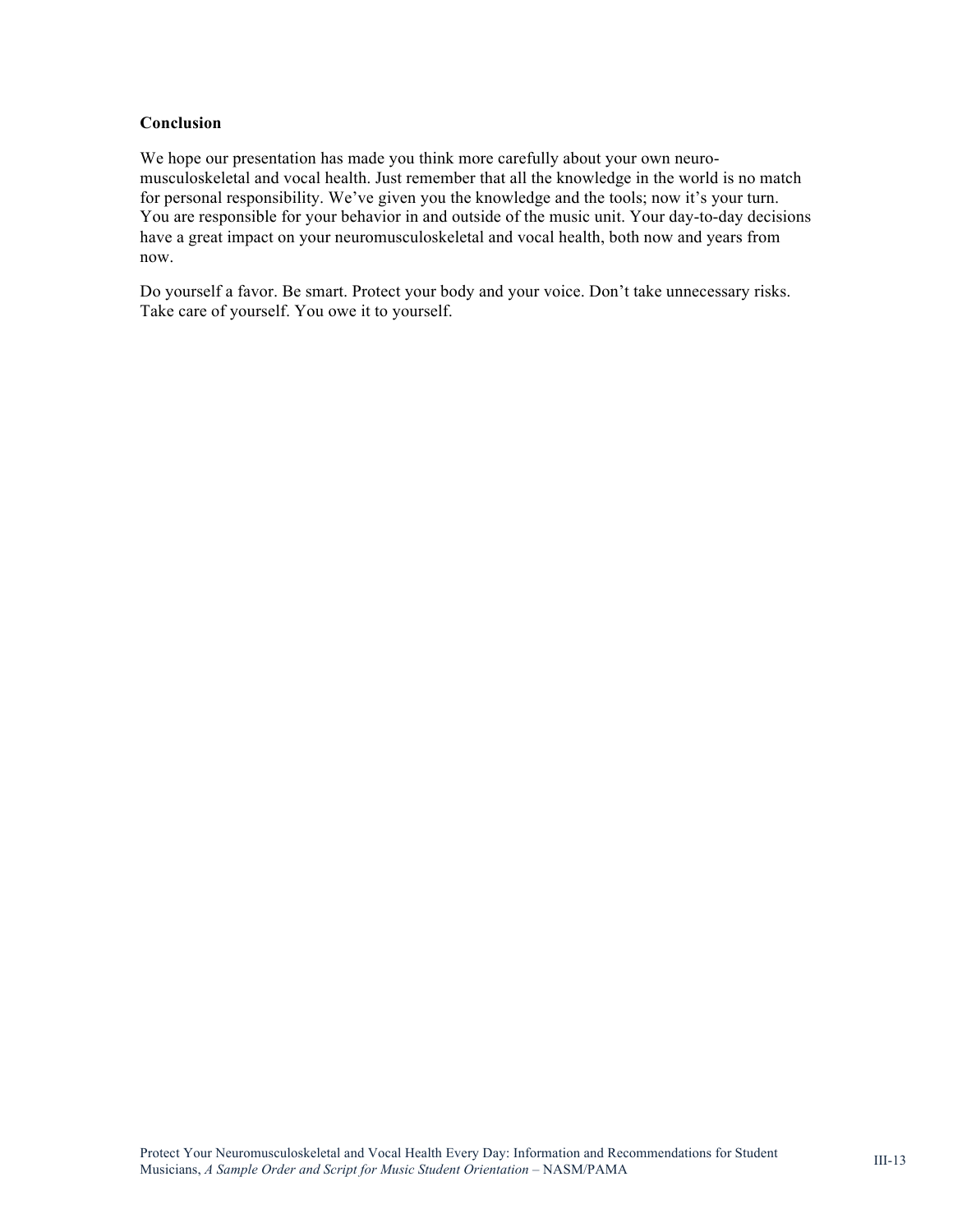### **Resources – Information and Research**

#### **Neuromusculoskeletal and Vocal Health Project Partners**

National Association of School of Music (NASM) <http://nasm.arts-accredit.org/>

Performing Arts Medicine Association (PAMA) <http://www.artsmed.org/index.html>

PAMA Bibliography (search tool) <http://www.artsmed.org/bibliography.html>

#### **Medical Organizations Focused on Neuromusculoskeletal and Vocal Health**

American Academy of Neurology [\(http://www.aan.com\)](http://www.aan.com)

American Academy of Orthopaedic Surgeons [\(http://www.aaos.org\)](http://www.aaos.org)

American Academy of Otolaryngology – Head and Neck Surgery [\(http://www.entnet.org\)](http://www.entnet.org) 

American Academy of Physical Medicine and Rehabilitation [\(http://www.aapmr.org\)](http://www.aapmr.org) 

American Association for Hand Surgery [\(http://www.handsurgery.org\)](http://www.handsurgery.org)

American Laryngological Association [\(http://www.alahns.org\)](http://www.alahns.org) 

The American Occupational Therapy Association, Inc. [\(www.aota.org\)](http://www.aota.org) 

American Psychiatric Association [\(www.psych.org\)](http://www.psych.org)

American Psychological Association [\(www.apa.org\)](http://www.apa.org)

American Physical Therapy Association [\(http://www.apta.org\)](http://www.apta.org)

American Society for Surgery of the Hand [\(www.assh.org\)](http://www.assh.org)